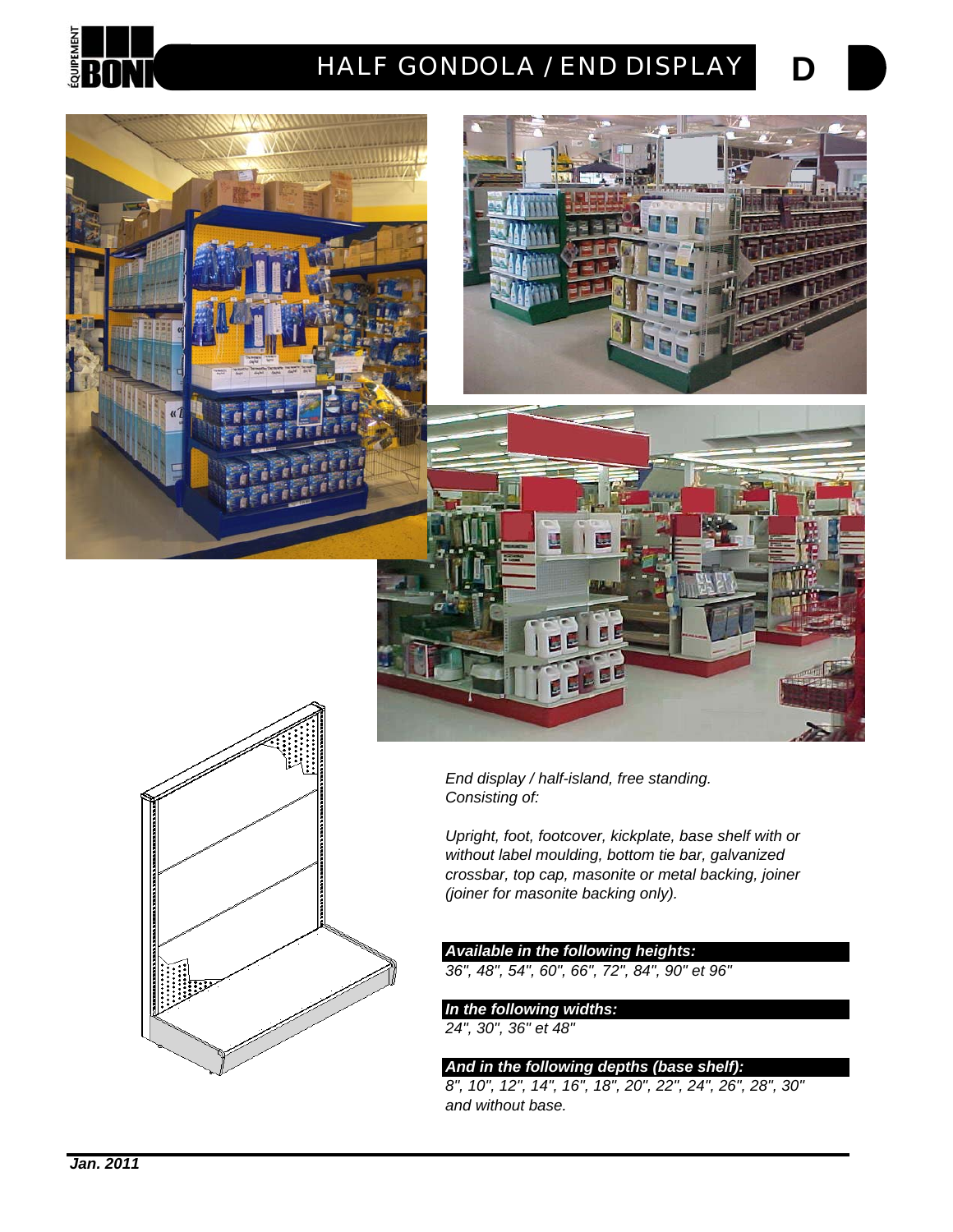

# **D-0.1** *HALF GONDOLA / END DISPLAY*

|                                                 | $D-16$          |
|-------------------------------------------------|-----------------|
| Attachment for promotional wire mesh side panel |                 |
| End display (Half Island)                       | $D-0$ to $D-10$ |
| Endframe                                        | $D-11$          |
| Endframe kickplate                              | D-11, 12        |
| Endframe upper extension                        | $D-11$          |
| Enframe base shelf with kickplates              | $D-12$          |
| Heavy duty promotional base                     | $D-12$          |
| Heavy-duty base for endframe                    | $D-12$          |
| Lower attachment for promotional side panel     | $D-15.16$       |
| Promotional base with kickplates                | $D-12$          |
| Promotional perforated masonite side panel      | D-13 to D-16    |
| Promotional wire mesh side panel                | $D-16$          |
| Promotional wire mesh side panel wire basket    | $D-16$          |
| Z-shaped attachement                            | $D-16$          |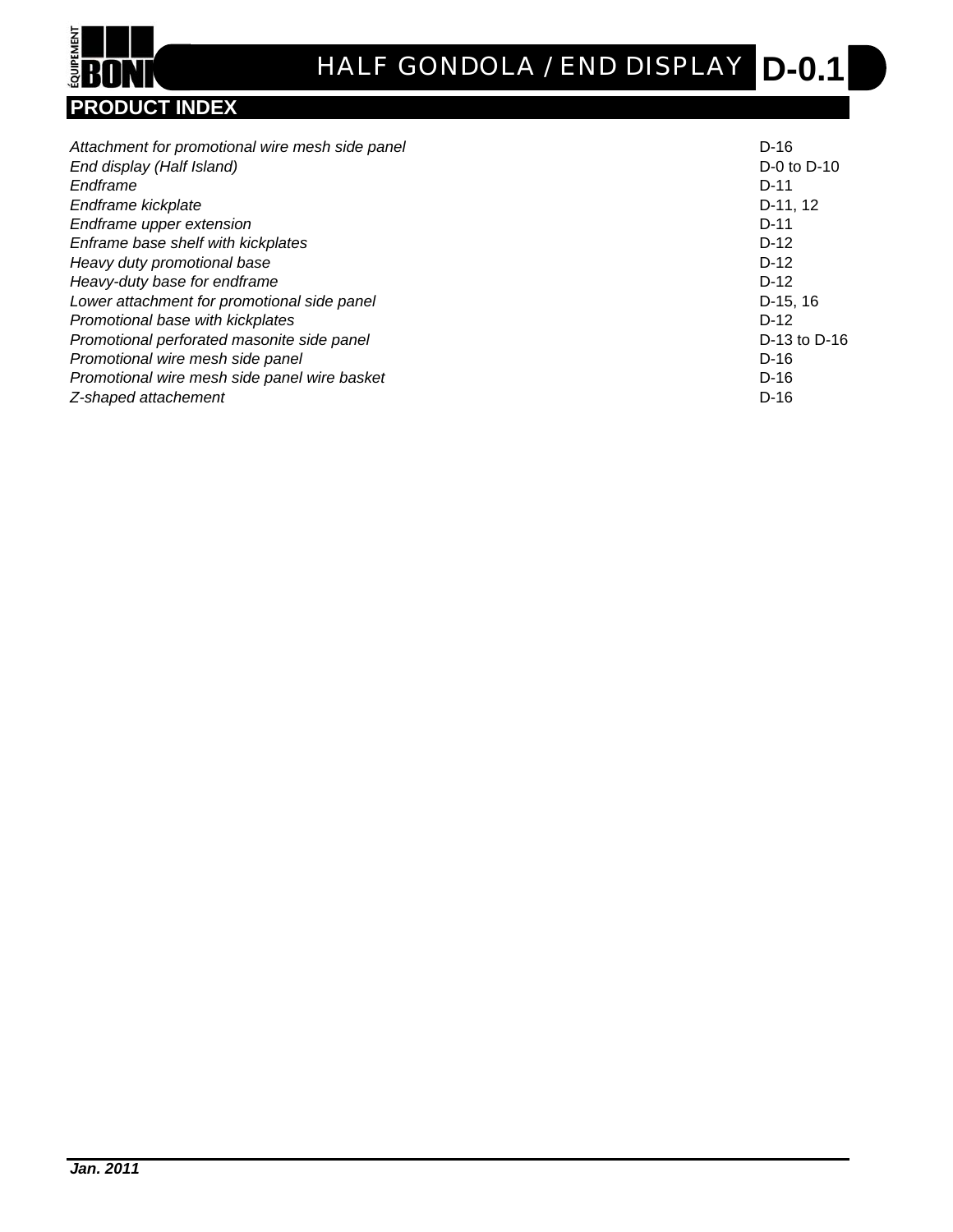

# **ENDFRAME WITH PERFORATED MASONITE BACKING**



| CBI-00-3041 | 24 "x 41"(48") high |
|-------------|---------------------|
| CBI-00-2447 | 24" x 47"(54") high |
| CBI-00-2453 | 24" x 53"(60") high |
| CBI-00-3059 | 24" x 59"(66") high |
| CBI-00-3065 | 24" x 65"(72") high |
| CBI-00-3071 | 24" x 71"(78") high |
| CBI-00-3041 | 30" x 41"(48") high |
| CBI-00-3047 | 30" x 47"(54") high |
| CBI-00-3053 | 30" x 53"(60") high |
| CBI-00-3059 | 30" x 59"(66") high |
| CBI-00-3065 | 30" x 65"(72") high |
| CBI-00-3071 | 30" x 71"(78") high |
| CBI-00-3641 | 36" x 41"(48") high |
| CBI-00-3647 | 36" x 47"(54") high |
|             |                     |
| CBI-00-3653 | 36" x 53"(60") high |
| CBI-00-3659 | 36" x 59"(66") high |
| CBI-00-3665 | 36" x 65"(72") high |
| CBI-00-3671 | 36" x 71"(78") high |

# **UPPER EXTENSION FOR ENDFRAME**



| EBI-00-2406 | 6" x 24"           |
|-------------|--------------------|
| EBI-00-2412 | 12" x 24"          |
| EBI-00-2418 | 18" x 24"          |
|             |                    |
| EBI-00-3006 | 6" x 30"           |
| EBI-00-3012 | $12'' \times 30''$ |
| EBI-00-3018 | 18" x 30"          |
|             |                    |
| EBI-00-3606 | 6" x 36"           |
| EBI-00-3612 | $12" \times 36"$   |
| EBI-00-3618 | 18" x 36"          |

*Perforated masonite backing included.*

## **ENDFRAME KICKPLATE**



| 004-06-0030 9" high x 30" wide   |
|----------------------------------|
| 004-06-0036 $9"$ high x 36" wide |

*Can also be used as a bottom extension.*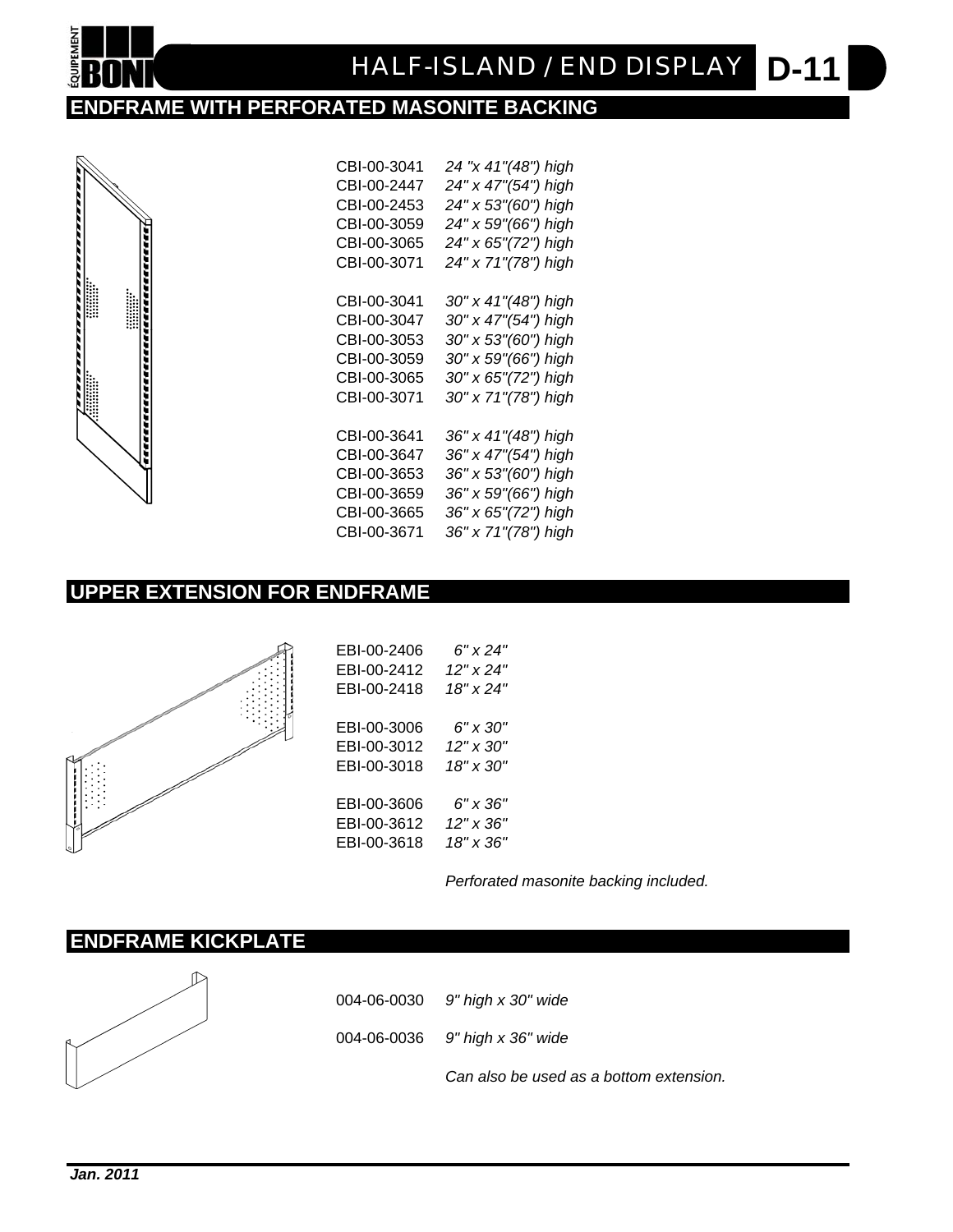# **D-12** *HALF-ISLAND / END DISPLAY*

## **ENDFRAME KICKPLATE**

PPC-00-3014 *for 30" wide frame, island with base 14"/14"* PPC-00-3016 *for 30" wide frame, island with base 16"/16"* PPC-00-3018 *for 30" wide frame, island with base 18"/18"*

PPC-00-3618 *for 36" wide frame, island with base 18"/18"*

### **END DISPLAY BASE SHELF WITH KICKPLATE**



TBI-01-3214 *14" x 32" (island with base 14"/14")* TBI-01-3218 *18" x 32" (island with base 14"/14")* TBI-01-3614 *14" x 36" (island with base 16"/16")* TBI-01-3618 *18" x 36" (island with base 16"/16")* TBI-01-3624 *24" x 36" (island with base 16"/16")*

TBI-01-4018 *18" x 40" (island with base 18"/18")*

### **HEAVY-DUTY BASE FOR END DISPLAY**



013-02-3624 *24" x 36"* 013-02-4824 *24" x 48"* 013-02-5424 *24" x 54"* 013-02-6024 *24" x 60"* 013-02-6624 *24" x 66"* 013-02-7224 *24" x 72"*

### **PROMOTIONAL BASE WITH KICKPLATE**



PRO-04-3020 *20" x 30"* PRO-04-3030 *30" x 30"* PRO-04-3624 *24" x 36"* PRO-04-3636 *36" x 36"* PRO-04-4824 *24" x 48"* PRO-04-4836 *36" x 48"* PRO-04-4848 *48" x 48"*

### **HEAVY-DUTY PROMOTIONAL BASE**



033-04-3838 *38" x 38" (casters not included)* 033-04-4343 *43" x 43" (casters not included)* 033-04-4848 *48" x 48" (casters not included)* 033-00-0003 *4" single caster, swivel type (unit price)*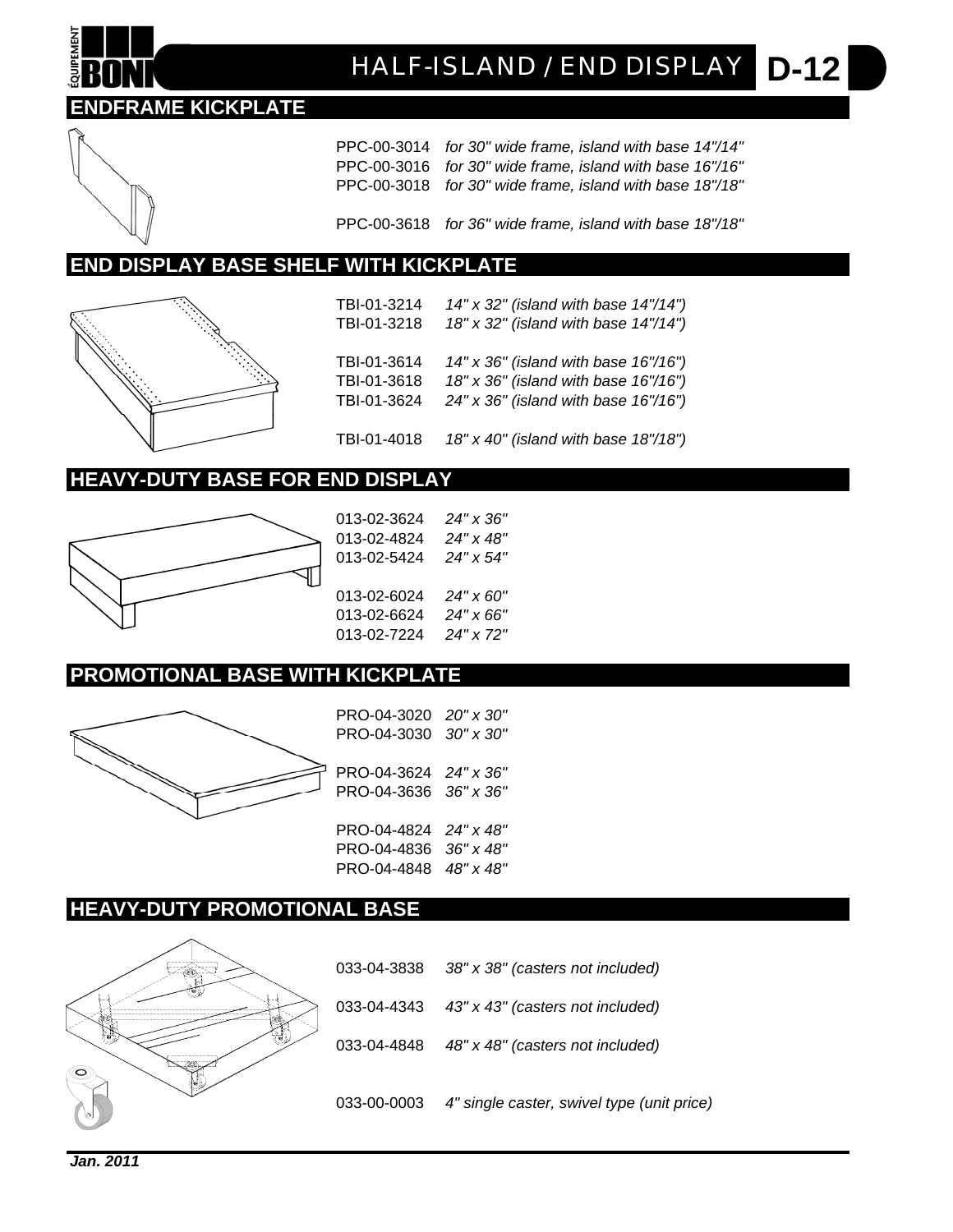#### **D-13** *HALF-ISLAND / END DISPLAY*

## **PROMOTIONAL SIDE PANEL (WING)**

### **WITH PERFORATED MASONITE PANEL (FRONT) PLAIN METAL BACK, UPPER ATTACHMENT FOR BONI TYPE DOUBLE UPRIGHT**

### *Warning : Upper attachment not welded*

PBD-00-0753 *7" x 53"(60") perforated masonite backing* PBD-00-0759 *7" x 59"(66") perforated masonite backing* PBD-00-0765 *7" x 65"(72") perforated masonite backing* PBD-00-0953 *9" x 53"(60") perforated masonite backing* PBD-00-0959 *9" x 59"(66") perforated masonite backing* PBD-00-0965 *9" x 65"(72") perforated masonite backing* PBD-00-1453 *14" x 53"(60") perforated masonite backing* PBD-00-1459 *14" x 59"(66") perforated masonite backing* PBD-00-1465 *14" x 65"(72") perforated masonite backing* PBD-00-1753 *17" x 53"(60") perforated masonite backing* PBD-00-1759 *17" x 59"(66") perforated masonite backing* PBD-00-1765 *17" x 65"(72") perforated masonite backing* PBD-00-1953 *19" x 53"(60") perforated masonite backing* PBD-00-1959 *19" x 59"(66") perforated masonite backing* PBD-00-1965 *19" x 65"(72") perforated masonite backing*

> *The Z-shaped lower attachment and self-taping screws are included.*

# **WITH PERFORATED MASONITE PANEL (FRONT) PLAIN METAL BACK, UPPER ATTACHMENT FOR BONI TYPE DOUBLE UPRIGHT AND 6" DEEP PROTECTIVE WIRES**

### *Warning : Upper attachment not welded*

| PBP-02-1453 | 14" x 53"(60") perforated masonite backing                            |
|-------------|-----------------------------------------------------------------------|
| PBP-02-1459 | 14" x 59"(66") perforated masonite backing                            |
| PBP-02-1465 | 14" x 65"(72") perforated masonite backing                            |
| PBP-02-1753 | 17" x 53"(60") perforated masonite backing                            |
| PBP-02-1759 | 17" x 59"(66") perforated masonite backing                            |
| PBP-02-1765 | 17" x 65"(72") perforated masonite backing                            |
| PBP-02-1953 | 19" x 53"(60") perforated masonite backing                            |
| PBP-02-1959 | 19" x 59"(66") perforated masonite backing                            |
| PBP-02-1965 | 19" x 65"(72") perforated masonite backing                            |
|             | The Z-shaped lower attachment and self-taping<br>screws are included. |



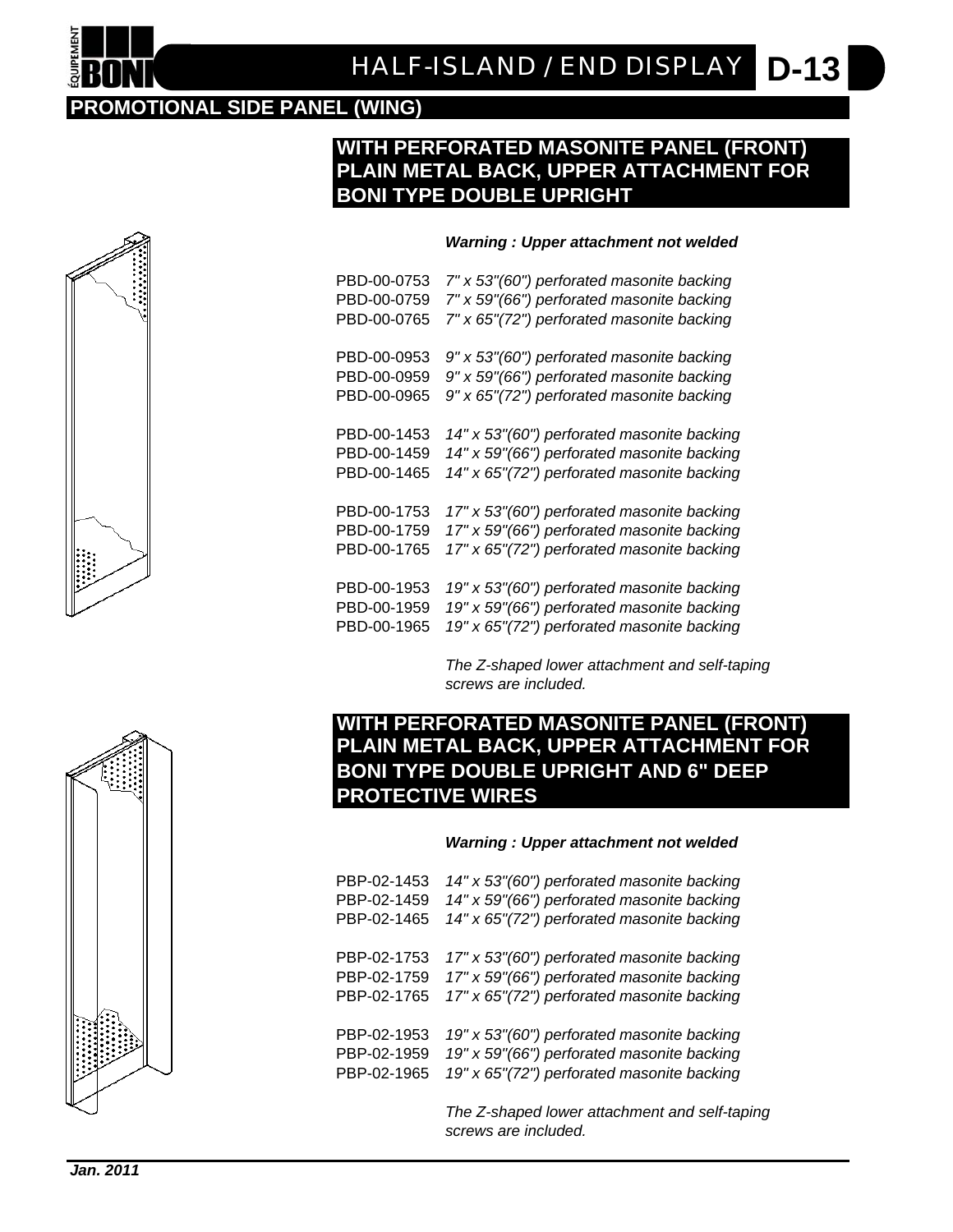#### **D-14** *HALF-ISLAND / END DISPLAY*

## **PROMOTIONAL SIDE PANEL (WING)**

### **WITH PERFORATED METAL PANEL (FRONT), PLAIN METAL BACK, UPPER ATTACHEMENT FOR BONI TYPE DOUBLE UPRIGHT**

### *PERFORATED METAL BACKING*

### *RIGHT*

PBM-10-1375 *13" x 75½"* PBM-10-1575 *15" x 75½"* PBM-10-1739 *17" x 39½"* PBM-10-1745 *17" x 45½"* PBM-10-1763 *17" x 63½"* PBM-10-1769 *17" x 69½"* PBM-10-1775 *17" x 75½"* PBM-10-2145 *21" x 45½"* PBM-10-2163 *21" x 63½"* PBM-10-2169 *21" x 69½"* PBM-10-2175 *21" x 75½"* PBM-10-2775 *27" x 75½"*

PBM-10-3375 *33" x 75½"*

*PERFORATED METAL BACKING*

#### *LEFT*

PBM-00-1375 *13" x 75½"* PBM-00-1575 *15" x 75½"* PBM-00-1739 *17" x 39½"* PBM-00-1745 *17" x 45½"* PBM-00-1763 *17" x 63½"* PBM-00-1769 *17" x 69½"* PBM-00-1775 *17" x 75½"* PBM-00-2145 *21" x 45½"* PBM-00-2163 *21" x 63½"* PBM-00-2169 *21" x 69½"* PBM-00-2175 *21" x 75½"* PBM-00-2775 *27" x 75½"* PBM-00-3375 *33" x 75½"*

> *The Z-shaped lower attachment and self-taping screws are included.*

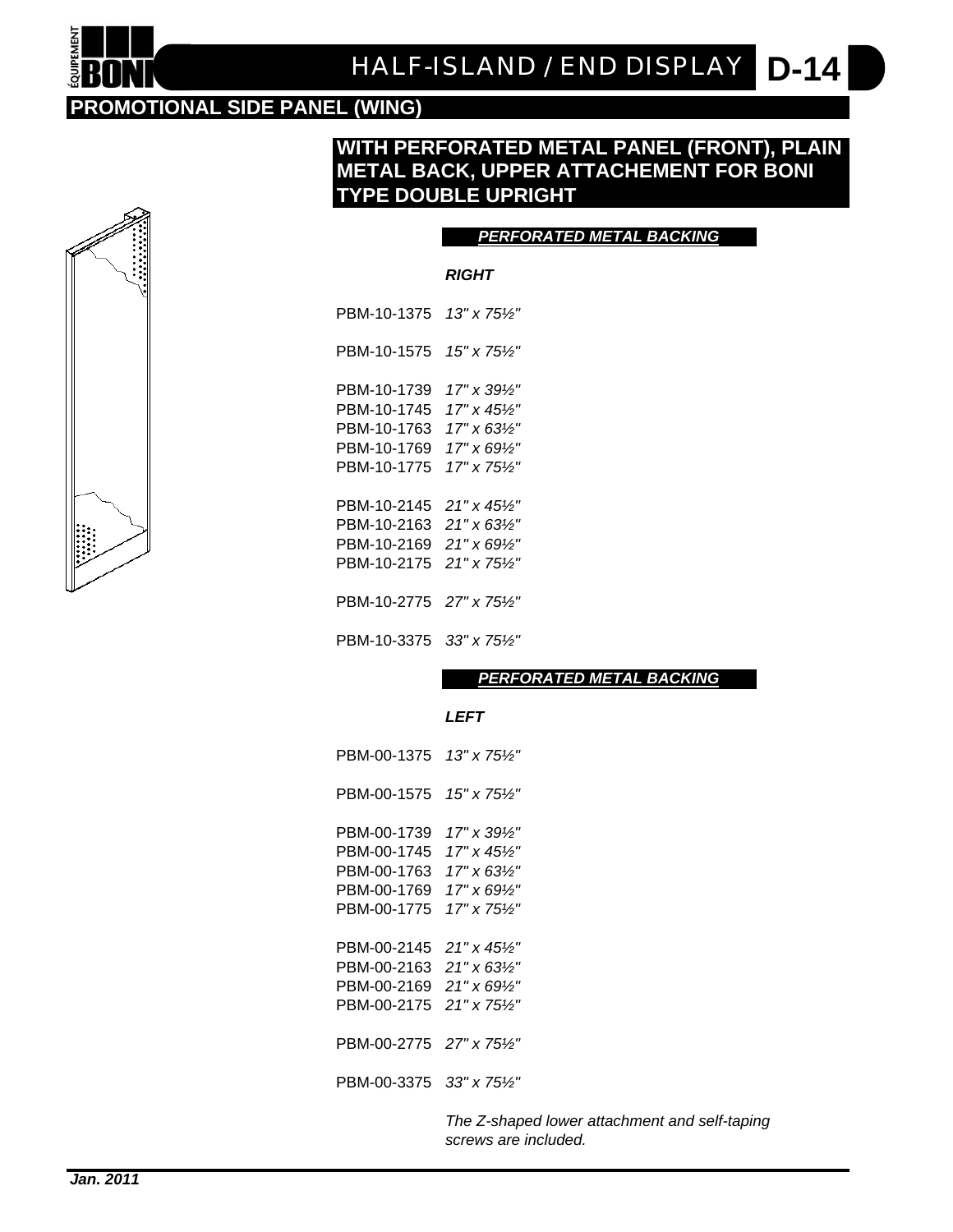

# **PROMOTIONAL SIDE PANEL (WING) WITH RETURN**

### **WITH PERFORATED METAL PANEL (FRONT), PLAIN METAL BACK, UPPER ATTACHEMENT FOR BONI TYPE DOUBLE UPRIGHT**

### *RIGHT*

PBM-19-1745 *9" x 17" x 45½"* PBM-19-1763 *9" x 17" x 63½"* PBM-19-1769 *9" x 17" x 69½"* PBM-19-1775 *9" x 17" x 75½"* PBM-19-1775 *9" x 17" x 79½"*

PBM-19-2175 *9" x 21" x 75½"*

#### *LEFT*

PBM-09-1745 *9" x 17" x 45½"* PBM-09-1763 *9" x 17" x 63½"* PBM-09-1769 *9" x 17" x 69½"* PBM-09-1775 *9" x 17" x 75½"* PBM-09-1775 *9" x 17" x 79½"*

PBM-09-2175 *9" x 21" x 75½"*

*The Z-shaped lower attachment and self-taping screws are included.*

### **PROMOTIONAL SIDE PANEL (WING)**



### **WITH PERFORATED MASONITE PANEL PAINTED BOTH SIDES, NO BACK PANEL, UPPER ATTACHMENT FOR BONI TYPE DOUBLE UPRIGHT**

### *Warning : Upper attachment not welded*

| PBS-01-1453 | 14" x 53"(60") |
|-------------|----------------|
| PBS-01-1459 | 14" x 59"(66") |
| PBS-01-1465 | 14" x 65"(72") |
|             |                |
| PBS-01-1753 | 17" x 53"(60") |
| PBS-01-1759 | 17" x 59"(66") |
| PBS-01-1765 | 17" x 65"(72") |
|             |                |
| PBS-01-1953 | 19" x 53"(60") |
| PBS-01-1959 | 19" x 59"(66") |
| PBS-01-1965 | 19" x 65"(72") |
|             |                |